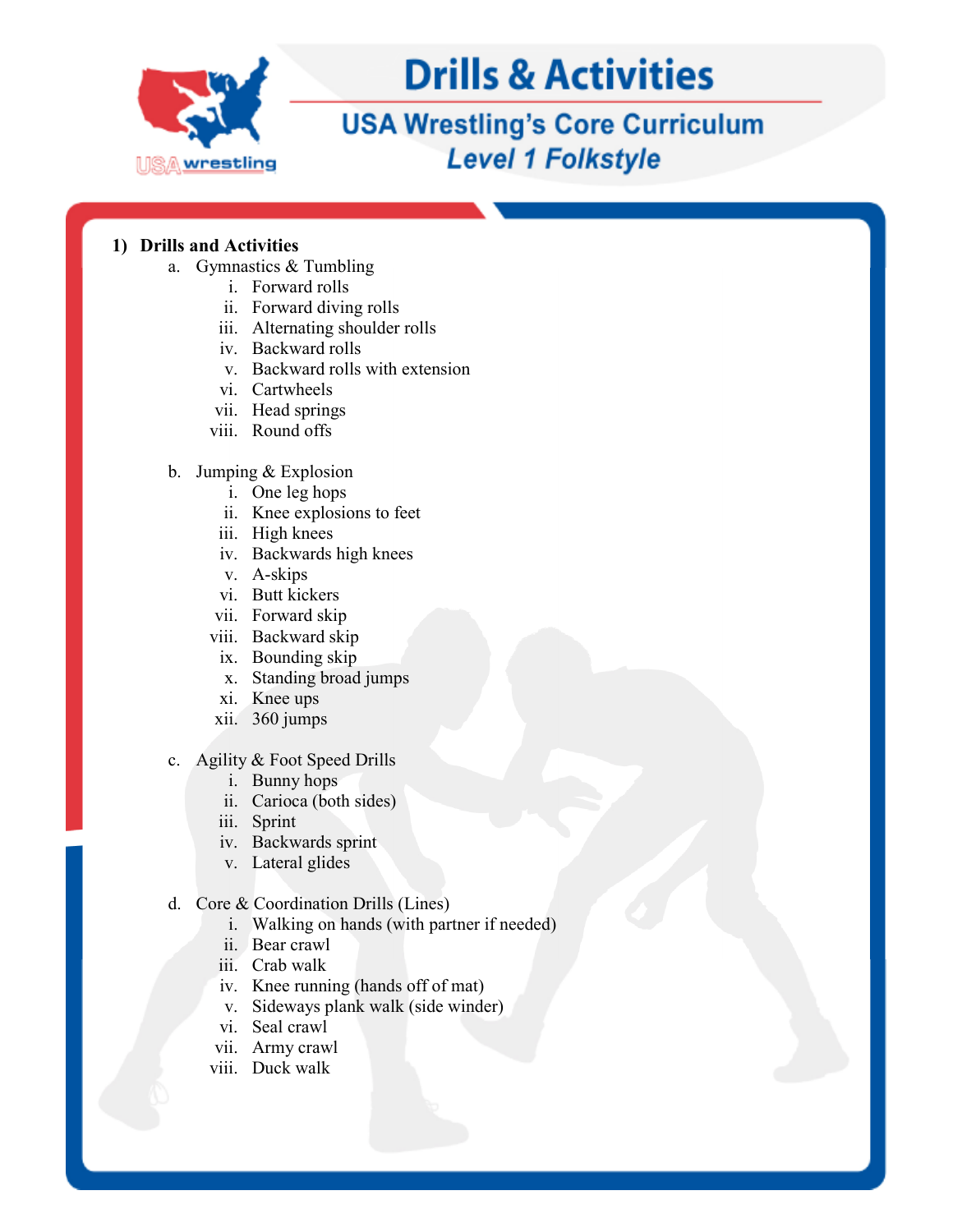

### **USA Wrestling's Core Curriculum Level 1 Folkstyle**

- e. Skills Based Activities
	- i. Stance  $&$  motion downblocks  $&$  sprawls
	- ii. Scramble to stance flat on back on signal have them get to their feet in good position.
	- iii. Mirror drill both wrestlers in stance and mirror each other's movement.
	- iv. Limbo level change use broom stick and have partner level change under and penetrate
	- v. Jolt drill pop partner's outstretched arms and penetrate to torso with inside step.
	- vi. Stand up returns partner stands up and you return them to the mat
	- vii. Back step summersault execute backstep  $\&$  then lower level and execute explosive roll back to feet
	- viii. Cricket & wicket
		- ix. Spin drill (hands behind back; chest on back; switch directions)
		- x. Crawl under and arch-overs
	- xi. Wall walk working on back arch
	- xii. Back Arch grab partner's hand
- f. Strength Based Drills (scatter & partner)
	- i. Tip up knees to elbows balance on hands
	- ii. Neck bridges & walk around
	- iii. Iron cross partner in standing position w/ good base and arms out. Use your arms and legs to clamp on your partner and circle around him w/out touching ground.
	- iv. Front bridge kickovers grab ankles of partner while in front bridge side to side and straddle partner
	- v. Clock pushup position 360 rotation
	- vi. Push ups
	- vii. Sit ups
	- viii. Buddy carry
		- ix. Fireman's buddy carry
		- x. Flip over grab around partner's torso
	- xi. Bridges front & back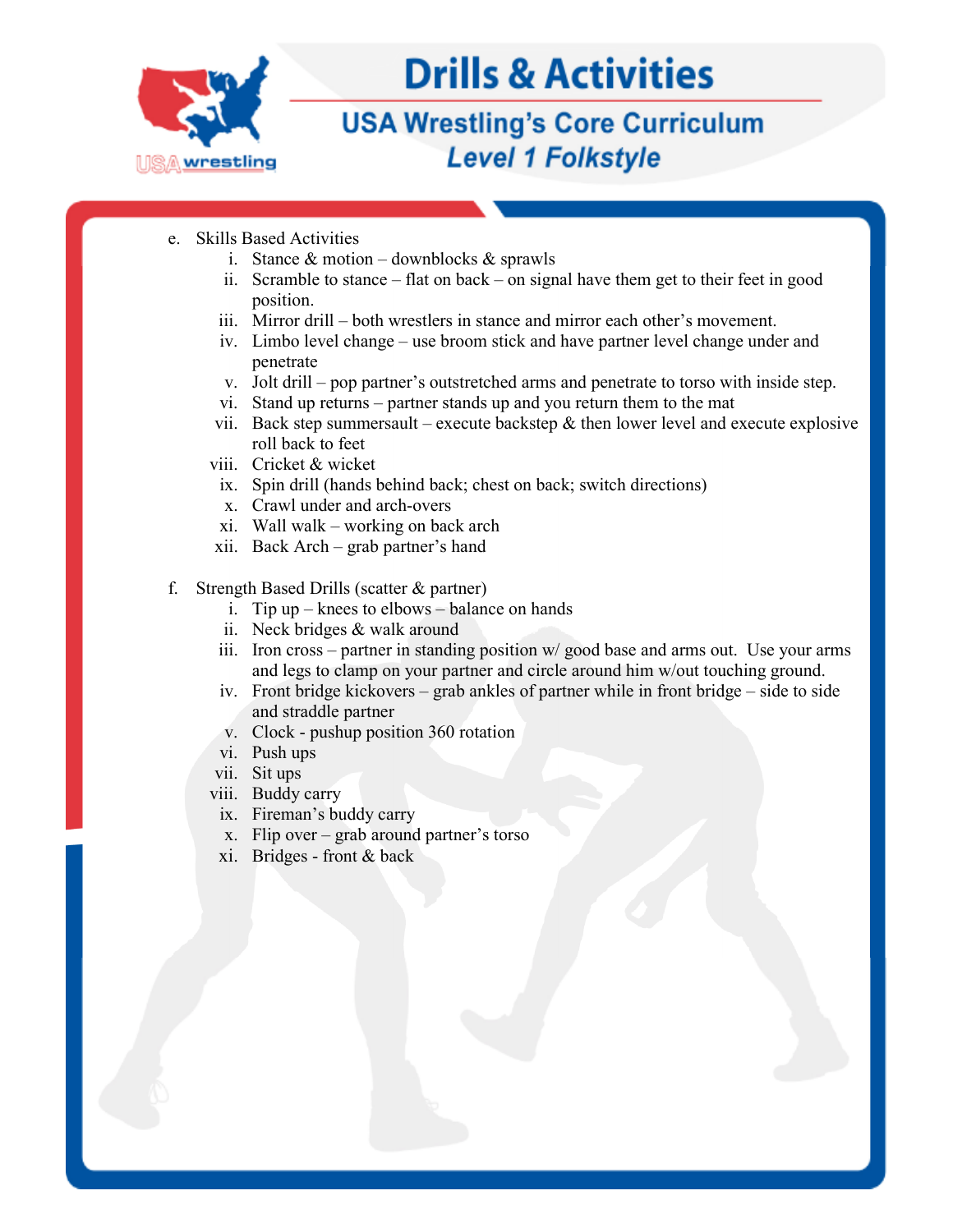

## **USA Wrestling's Core Curriculum Level 1 Folkstyle**

#### **2) Wrestling Specific Games**

- a. Switcher
	- i. All fours side by side facing opposite directions inside arm reaches inside nearest thigh. Start on signal.
- b. Wrestler's Handshake
	- i. Grab each other at the forearm try to grab opposite hip and gain control
- c. Caged-Up
	- i. Groups of six five form circle locking around one another's back wrestler inside the cage uses stance and motion to fight through gaps
- d. Coiled Spring
	- i. Start with single leg attack to finish bottom wrestler works to strong position to use coiled spring position to execute stand-up.
- e. Bull Riding
	- i. Bottom wrestler moves around can come to hands  $\&$  feet. Changes direction by crawling and spinning. Top wrestler can't lock hands or grasp clothing.
- f. Fox Tail
	- i. Pull sock or shirt from back of partner's shorts
- g. Spinning Bear
	- i. Pair wrestlers one in bear crawl position with other in front on feet. Have standing wrestler place hands on the shoulders of down wrestler. Have the defender keep the attacker from getting behind them.
- h. Crack the Whip
	- i. Grab ankle of wrestler on signal the defender attempts to escape ankle lace.
- i. Bone Fight
	- i. They have towel between them hold on with one hand working to stay in solid stance on feet
- j. Face-Off
	- i. Bottom wrestler kneels with hands on mat by his or her side top wrestler kneels
- behind and underhooks the arms. On signal bottom wrestler battles away from arms. k. Flopping Fish
	- i. Wrestlers lay on backs, head to head, and feet to feet. On signal they work to gain control of opponent
- l. Cricket & Wicket
	- i. Neutral position one shoots through others legs turns around and does leapfrog back over partner
- m. Sneaky Snap
	- i. Collar tie & opposite arm on signal attacker moves and tries to snap and create angles on defender. Defender cannot use hands for balance or to shoot n attacker
- n. Whizzer
	- i. Bottom starting position gain control of other wrestler
- o. Log Lift / Reverse lift
	- i. Reverse lift position lift opponent off the mat without tripping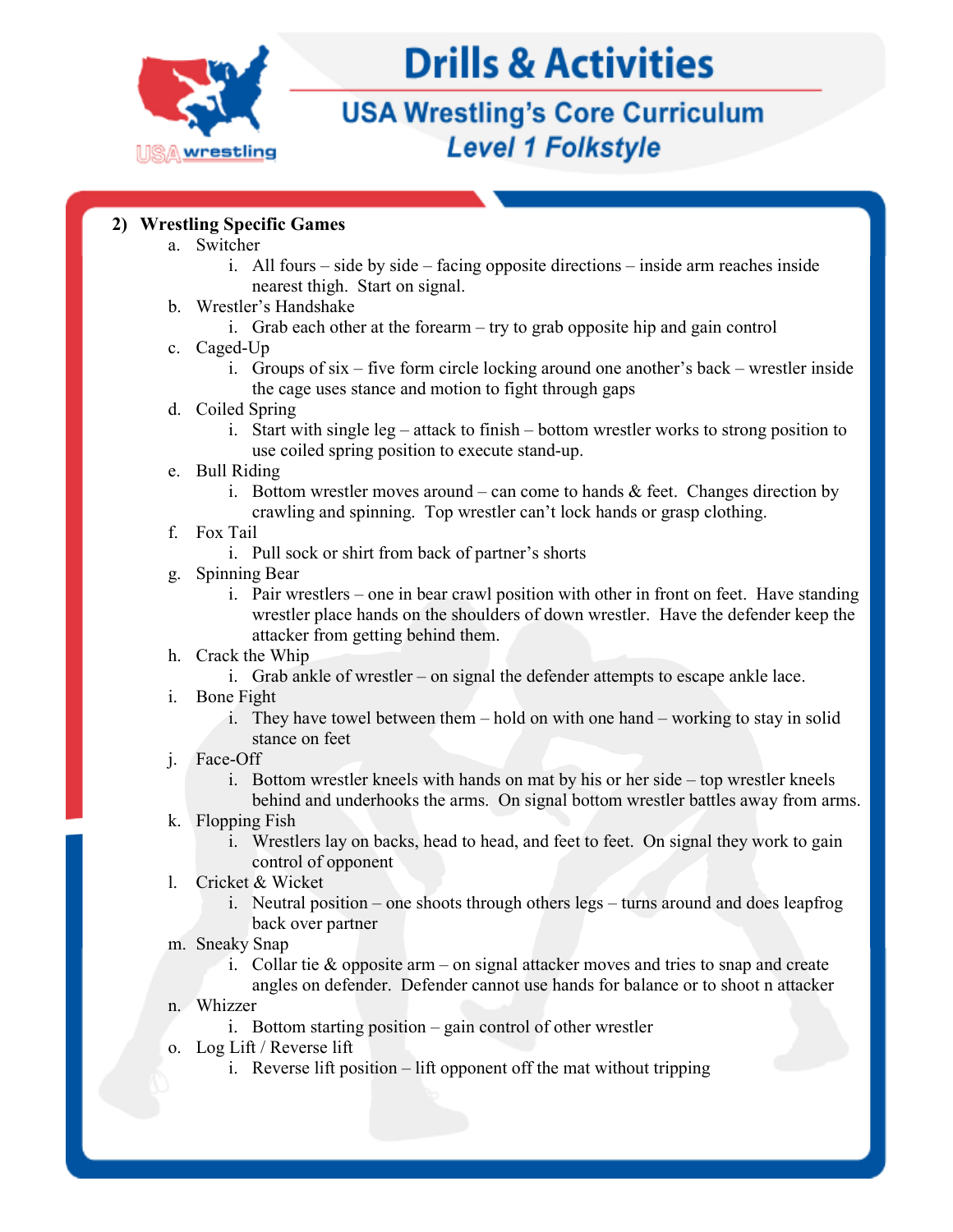

### **USA Wrestling's Core Curriculum Level 1 Folkstyle**

- p. Stuck in Mud
	- i. One knee on mat other foot in front. Attacker is behind holding ankle. On signal the defender puts weight back on shoulder of attacker to keep them from gaining control of other leg.
- q. Turk Step Chase
	- i. Bottom wrester tries to crawl out of turk position top wrestler looks to secure near fall points.
- r. Switcheroo
	- i. Arms are in over and under position try to knock each other down without breaking the grip
- s. Toe Tackle
	- i. Neutral position hands on shoulders try to take each other down with legs and feet
- t. Toe Tag
	- i. Grab each others hands trying to step on each others foot keep score
	- ii. Same game except attack feet with hands
- u. Spider Fight
	- i. Back arch position with hands and feet on mat on signal try to knock each other down
- v. Sock Game
	- i. Remove shoes and have wrestlers try to take socks off of others players
- w. Log rolls
	- i. Three people to group two on outside jumping over and rolling towards the person on the other side

#### **3) Live Wrestling Activities**

- a. One on one minimal w/younger ages during practice
- b. Shark Bait
	- i. Groups of four to five. One person stays in middle while others feed in after a specified time. Number yourselves 1-5.
- c. Group of 3
	- i. Three person rotations with each person staying out two goes. Number yourselves 1- 3.
- d. Situation wrestling
	- i. The coach will define a starting position and then have the wrestlers go live on the signal. Helps to put wrestlers in a predetermined position and then learn to wrestle from that point.
- e. Circle Par Terre / Referees Position
	- i. Group according to size (max 10 lb w/novice)
	- ii. Make group as big as you want
	- iii. Have facing outside of circle creates movement away from one another